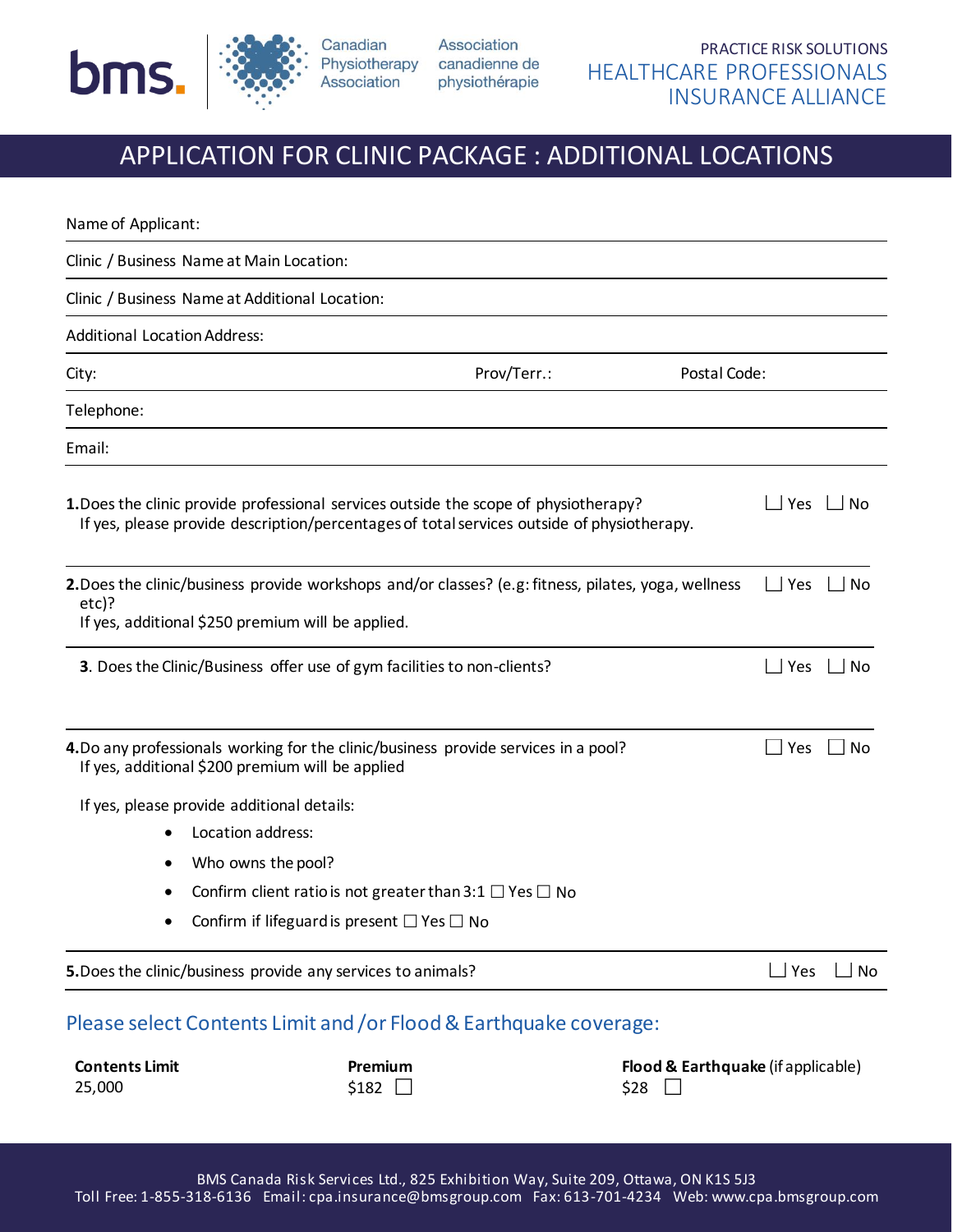| 50,000                       | \$242                                 | \$55          |
|------------------------------|---------------------------------------|---------------|
| 75,000                       | \$303                                 | \$83          |
| 100,000                      | \$396                                 | \$110         |
| 150,000                      | \$578                                 | $$165$ $\Box$ |
| Deductibles:                 |                                       |               |
| Water Damage / Sewer Back Up | \$2,500                               |               |
| Flood (if selected)          | \$25,000                              |               |
| Earthquake                   | 3% or \$50,000 (referral for QC & BC) |               |
| All other losses             | \$500                                 |               |

**Note:** Contents coverage includes your equipment, stock and improvements and betterments. Please ensure that you have adequate limits to reflect the full replacement cost value of your contents.

#### **Equipment Breakdown:**

This addition to your Clinic Business Package policy provides coverage for losses associated with a sudden and accidental failure of insured equipment owned, leased, operated or controlled by the Insured. Insured equipment includes:

-any boiler, fired or unfired pressure vessel normally subject to vacuum or internal pressure other than static pressure of contents, any refrigerating or air conditioning vessels and piping and its accessory equipment, any heat exchanger that forms part of forced air heating equipment

-any mechanical or electrical equipment used for the generation, transmission or utilization of mechanical or electrical power,

-any electronic machine, device or instrument or fibre optic cable used for research, diagnosis, treatment, communication, word processing, data processing, duplicating, monitoring or scanning.

If there is an insured breakdown under the policy, the insurer will pay for loss to the Insured Equipment and to other Insured Property directly damaged by the Breakdown; pay for loss of perishable Insured Property that spoils solely as a result of the Breakdown; pay for the Business Interruption / Extra Expense which results solely from the Breakdown.

Standard policy conditions apply.

| Do you require Equipment Breakdown coverage? | Yes $\Box$ No $\Box$ |  |
|----------------------------------------------|----------------------|--|
|                                              |                      |  |

If yes, please indicate your contents limit: \_\_\_\_\_\_ (Additional Fees Applies)

#### **The policy is subject to 90% Co-insurance Clause. See belowdetails.**

### Co-Insurance

Since the concept of co-insurance is fundamental principle of property and business continuation insurance, it is imperative that you understand it before considering the amount of insurance you buy.

Co-insurance is simply an agreement between 'You' and the 'Insurance Company', whereby you agree to maintain coverage up to a stated percentage of the value of the property you wish to insure (90%).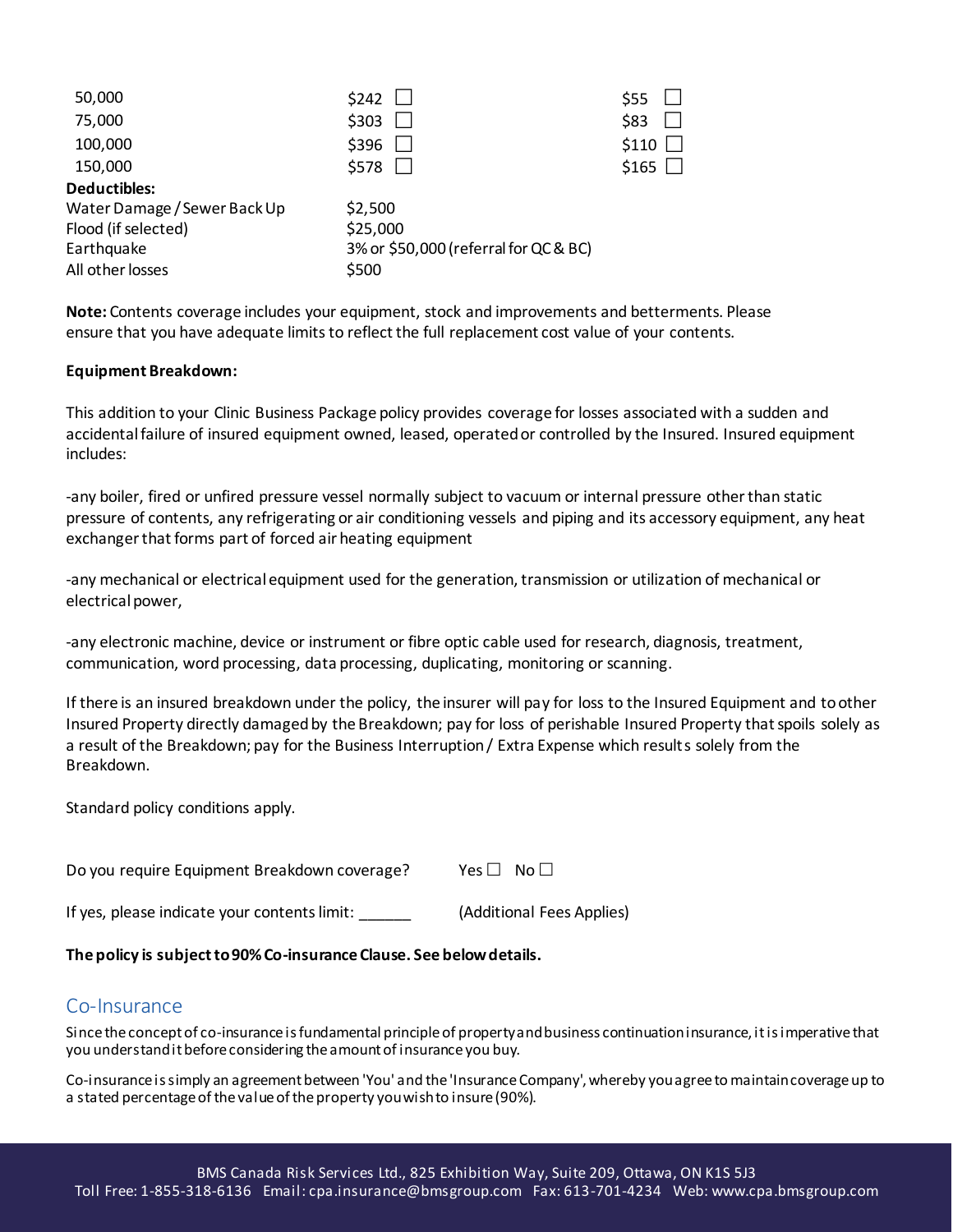Should a loss occur, consideration is then given to the amount of insurance carried compared to actual values prior to the loss. If the amount of insurance is within the agreed co-insurance percentage requirement, the loss is paid in full, up to the policy limits. If, however, the amount of insurance that you carry is below the agreed percentage, you and the company will then share in the loss.

Please note the following example:

Assume that the replacement cost value of your contents is \$100,000, and the policy contains a 90% co-insurance clause. This means you should be insuring to at least 90% of the replacement cost value of your contents –or \$90,000 in this case. If you are only carrying \$80,000 of coverage, and suffer a partial loss of \$50,000 (replacement cost value), then the Insurer will indemnify you based on the amount that you have insured to required value, according to the following formula:

(Amount of Coverage Insured ÷ Required Amount of Coverage Insured) x Amount of Loss = Claim Payment (\$80,000 ÷ (\$100,000 x 90%)) x \$50,000 = \$44,444 Payment for loss (less deductible)

As you can see, in this example the Insurer will only indemnify you for the proportion of the loss that you are insured to the required replacement cost value.

\*All losses are subject to a deductible, which is deducted from the payment amount. BMS recommends that your insurable values be reviewed frequently by a competent, independent appraisal company.

Replacement cost means the cost of replacing, repairing, constructing or re-constructing property of like kind and quality and for like occupancy or use without deduction for depreciation. Replacement cost is the actual cost to replace an item or structure to its pre-loss condition.

I understand the co-insurance clause and have selected an adequate contents limit $\Box$ 

## Commercial General Liability (CGL)

**Note:** Your Commercial General Liability limit is shared between all locations.

#### **Please indicate any additional insured(s) to be listed on your certificate (ie. Landlord):**

*(Applicable to the Commercial General Liability portion of this policy only)*

| Name:    |            |              |  |
|----------|------------|--------------|--|
| Address: |            |              |  |
| City:    | Prov/Terr: | Postal Code: |  |

## Declarations and Warranty

I declare that during the last five years no insurer has cancelled, declined or refused to issue me/us any form of insurance and that this application discloses the hazards known to exist at the date of this application. I declare that the statements made herein are in every respect true and correct and hereby apply for a contract of insurance to be based upon the truth of the said statements.

If you are unsure of your coverage requirements please contact BMS, a licensed insurance broker will be available to answer your questions during regular business hours.

| Signed by: | Position: |
|------------|-----------|
| Date:      |           |